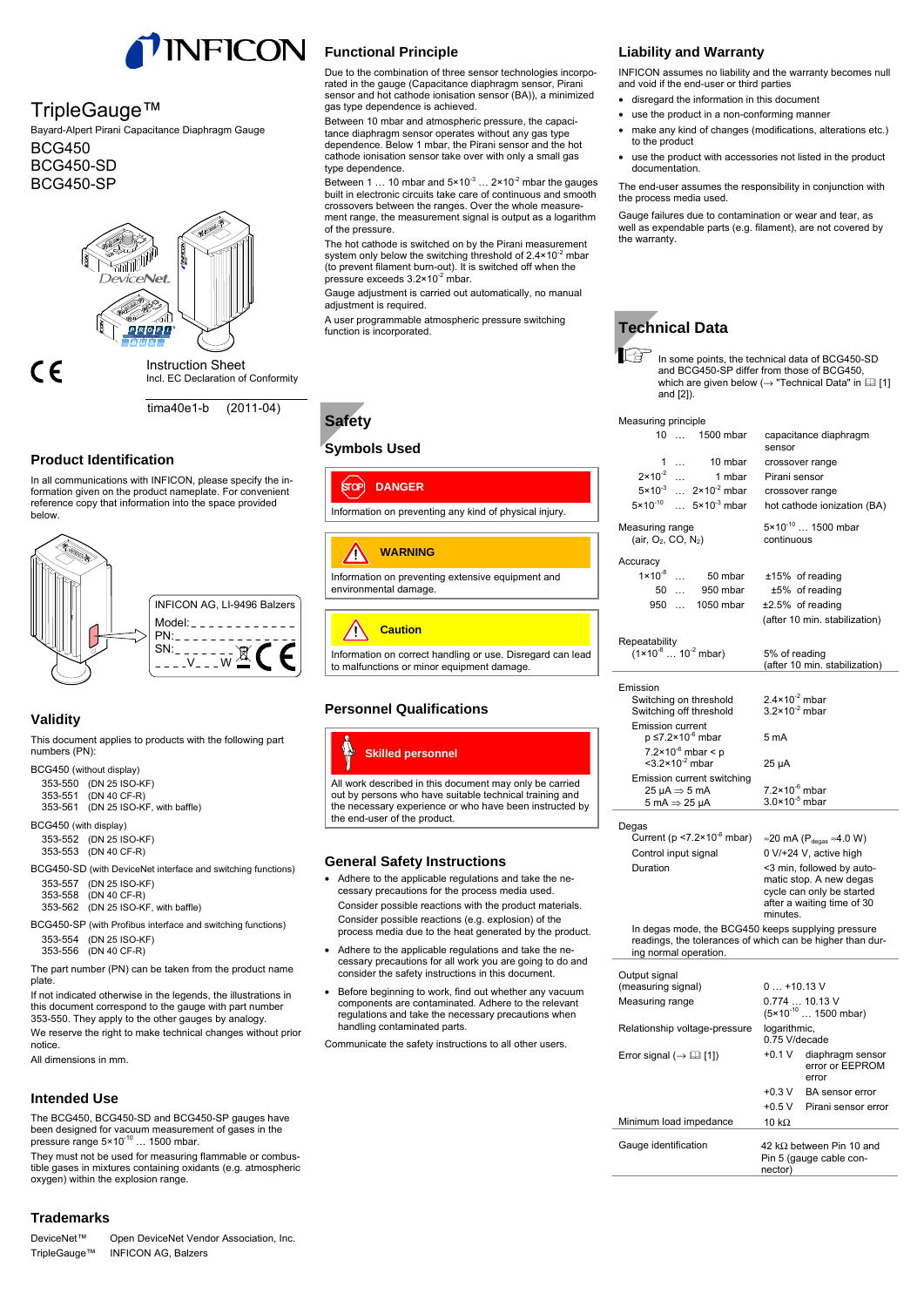| Atmosphere switching<br>function (relay "Atmosphere<br>reached")<br><b>BCG450</b>                | Atmospheric pressure<br>threshold programmable via<br>serial interfaces ( $\rightarrow$ [1] [1])<br>threshold value programma- | Dimensions [mm]<br>4-40UNC 2B                             |                                              | 4-40UNC 2B        |                            | <b>Calibration factors</b><br>(Gauge calibrated for air) |                                                                                                          |  |
|--------------------------------------------------------------------------------------------------|--------------------------------------------------------------------------------------------------------------------------------|-----------------------------------------------------------|----------------------------------------------|-------------------|----------------------------|----------------------------------------------------------|----------------------------------------------------------------------------------------------------------|--|
|                                                                                                  | ble via RS232 (default value<br>99%)                                                                                           |                                                           |                                              |                   |                            |                                                          | $p_{\text{eff}}$ = C × pressure indicated                                                                |  |
| BCG450-SD/-SP                                                                                    | threshold value programma-<br>ble via fieldbus interfaces<br>$\leftrightarrow$ corresponding communi-                          |                                                           |                                              |                   |                            |                                                          | Valid for Pirani pressure range $2 \times 10^{-2}$ 1 mbar:                                               |  |
|                                                                                                  | cation protocols).                                                                                                             |                                                           |                                              |                   | Gas<br>type                | Calibration<br>factor C                                  | Gas type                                                                                                 |  |
| RS232C interface (BCG450)<br>Data rate<br>Data format                                            | 9600 Baud<br>binary<br>8 data bits<br>one stop bit<br>no parity bit<br>no handshake                                            | S<br>DN 25 ISO-KF                                         | 3                                            |                   | He<br>Ne<br>Ar<br>Kr<br>Xe | 0.8<br>1.4<br>1.7<br>2.4<br>3.0                          | H <sub>2</sub><br>air, O <sub>2</sub> , CO, N <sub>2</sub><br>CO <sub>2</sub><br>$H2O$ vapor<br>freon 12 |  |
| Connector                                                                                        | $\rightarrow$ "Power Connection"                                                                                               |                                                           |                                              | <b>DN 40 CF-R</b> |                            |                                                          | Valid for BA pressure range $\leq 5 \times 10^{-3}$ mbar:                                                |  |
| Further information on the RS232C interface $\rightarrow \Box$ [1]<br>Display (353-552, 353-553) | LCD matrix, $32 \times 16$ pixels                                                                                              | Weight<br>353-550 / -552 / -561                           | $\approx$ 305 q                              |                   | Gas<br>type                | Calibration<br>factor C                                  | Gas type                                                                                                 |  |
| Background illumination<br>Dimensions                                                            | two colors red/green<br>16.0 mm × 11.2 mm                                                                                      | 353-551 / -553<br>353-554 / -557 / -562<br>353-556 / -558 | $\approx$ 565 g<br>≈445 q<br>$\approx$ 710 g |                   | He<br>Ne<br>Ar             | 5.9<br>4.1<br>0.8                                        | H <sub>2</sub><br>air, O <sub>2</sub> , CO, N <sub>2</sub>                                               |  |
| Pressure units                                                                                   | mbar (default), Torr, Pa<br>(Selecting the pressure unit<br>$\rightarrow \Box$ [1])                                            |                                                           |                                              |                   | Kr<br>Xe                   | 0.5<br>0.4                                               |                                                                                                          |  |

### **Supply**

| [STOP]<br><b>DANGER</b>                                                                          |                                                                                       | $1E + 03$<br>$1E+02$                                   |
|--------------------------------------------------------------------------------------------------|---------------------------------------------------------------------------------------|--------------------------------------------------------|
|                                                                                                  | The gauge must only be connected to power                                             | $1E + 01$                                              |
| supplies, instruments or control devices that                                                    | $1E + 00$                                                                             |                                                        |
|                                                                                                  | conform to the requirements of a grounded pro-                                        | $1E-01$                                                |
| tective extra-low voltage (SELV). The connection<br>to the gauge has to be fused <sup>1)</sup> . | $1E-02$                                                                               |                                                        |
|                                                                                                  |                                                                                       | $1E-03$                                                |
| Voltage at gauge                                                                                 |                                                                                       | $1F - 04$                                              |
|                                                                                                  | +24 VDC (+20  +28 VDC)<br>(ripple $\leq$ 2 V <sub>pp</sub> )                          | $1E-05$                                                |
| Power consumption                                                                                |                                                                                       | $1E-06$                                                |
| Standard                                                                                         | ≤0.5 A                                                                                | $1F - 07$                                              |
| Degas                                                                                            | ≤0.9 A                                                                                | $1E-08$                                                |
| Emissions start (200 ms)                                                                         | ≤1.4 A                                                                                | $1E-09$<br>$1E - 10$                                   |
| Fuse required <sup>1)</sup>                                                                      | 1.25 AT                                                                               | $\overline{0}$                                         |
| Power consumption                                                                                | ≤18 W (BPG450)                                                                        |                                                        |
| Electrical connection                                                                            | D-Sub, 15-pin, male                                                                   |                                                        |
| Sensor cable                                                                                     | shielded, number of con-                                                              |                                                        |
|                                                                                                  | ductors depending on the                                                              |                                                        |
|                                                                                                  | functions used (max.<br>15 conductors plus shield-                                    |                                                        |
|                                                                                                  | ing).                                                                                 |                                                        |
| Cable length (24 VDC                                                                             | ≤35 m (0.25 mm <sup>2</sup> )                                                         |                                                        |
| (conductor cross-section)                                                                        | ≤50 m (0.34 mm <sup>2</sup> )                                                         |                                                        |
| For operation with                                                                               | ≤100 m $(1.0$ mm <sup>2</sup> )                                                       | where                                                  |
| RS232C interface                                                                                 | ≤30 m                                                                                 |                                                        |
| Materials on the vacuum side<br>Housing, supports,<br>screens<br>Feedthroughs                    | stainless steel<br>NiFe nickel plated                                                 | Gas                                                    |
| Insulator                                                                                        | glass                                                                                 |                                                        |
| Cathode<br>Cathode holder                                                                        | iridium, yttrium oxide $(Y_2O_3)$<br>molybdenum                                       | Indica                                                 |
| Pirani element                                                                                   | tungsten, copper                                                                      | p [mbar                                                |
| Diaphragm                                                                                        | ceramic $(Al_2O_3)$                                                                   | $\overline{a}$<br>1g                                   |
| Sensor electrodes                                                                                | SnAg                                                                                  | $\ddot{a}$                                             |
| Internal volume<br>DN 25 ISO-KF                                                                  | $\approx$ 24 cm <sup>3</sup>                                                          | $\overline{a}$                                         |
| <b>DN 40 CF-R</b>                                                                                | $\approx$ 34 cm <sup>3</sup>                                                          | $\frac{10^2}{8}$<br>4                                  |
| Maximum admissable                                                                               |                                                                                       | $\overline{a}$                                         |
| pressure                                                                                         | 5 bar (absolute)                                                                      | 10<br>á,                                               |
| Admissible temperatures                                                                          |                                                                                       | $\overline{a}$                                         |
| Storage                                                                                          | –20 … +70 °C                                                                          | 1g                                                     |
| Operation                                                                                        | $0+50 °C$                                                                             | 4<br>$\overline{a}$                                    |
| <b>Bakeout</b>                                                                                   | +80 °C (at vacuum connec-<br>tion, without electronics unit,<br>horizontally mounted) | $\frac{10}{5}$<br>4<br>$\overline{a}$                  |
| Relative humidity                                                                                |                                                                                       | 1 <sub>Q</sub><br>4                                    |
| Year's mean<br>During 60 days                                                                    | ≤65% (not condensable)<br>≤85% (not condensable)                                      | $\overline{a}$                                         |
| Use                                                                                              | indoors only                                                                          | $\begin{array}{c}\n10 \\ 1\n\end{array}$<br>$\ddot{a}$ |
|                                                                                                  | altitude up to 2000 m NN                                                              | $\overline{a}$                                         |
| Mounting orientation                                                                             | any                                                                                   | 10 <sup>°</sup><br>$10^{-4}$ 2                         |
| Type of protection                                                                               | IP 30                                                                                 |                                                        |

## **Measuring Signal vs. Pressure**





### **Type Dependence**

Ited pressure (gauge calibrated for air)

|                                                     | p [mbar]    |   |              |    |             |   |                |                  |   |                |                         |    |          |                     |                                          |  |           |                         |
|-----------------------------------------------------|-------------|---|--------------|----|-------------|---|----------------|------------------|---|----------------|-------------------------|----|----------|---------------------|------------------------------------------|--|-----------|-------------------------|
| $\overline{a}$                                      |             |   |              |    |             | ы | 1              |                  |   |                |                         |    |          |                     |                                          |  |           |                         |
| $\underset{6}{\overset{10}{\mathbf{Q}^3}}$<br>4     |             |   |              |    |             |   |                | Pirani<br>sensor |   |                | Cross-<br>over<br>range |    |          | diaphragm<br>sensor | ПΠ<br>Capacitance                        |  |           |                         |
| $\overline{2}$                                      |             |   |              |    |             |   |                |                  |   |                |                         |    |          |                     |                                          |  |           |                         |
| $\begin{array}{c} 10^2 \\ -8 \\ 6 \end{array}$<br>4 |             |   |              |    |             |   |                |                  |   |                |                         |    |          |                     |                                          |  |           |                         |
| $\overline{\mathbf{c}}$                             |             |   |              |    |             |   |                |                  |   |                |                         |    |          |                     |                                          |  |           |                         |
|                                                     |             |   |              |    |             |   |                |                  |   |                |                         |    |          |                     |                                          |  |           |                         |
| $\underset{6}{\overset{10}{}}$<br>4                 |             |   |              |    |             |   |                |                  |   |                |                         |    |          |                     |                                          |  |           |                         |
| $\overline{a}$                                      |             |   |              |    |             |   |                |                  |   |                |                         |    |          |                     |                                          |  |           |                         |
| $\underset{6}{^{10^{\circ}}}$                       |             |   |              |    |             |   |                |                  |   |                |                         |    |          |                     |                                          |  |           |                         |
| 4                                                   |             |   |              |    |             |   |                | A                |   |                |                         |    |          |                     |                                          |  |           |                         |
| $\overline{a}$                                      |             |   |              |    |             | ۳ |                |                  |   |                |                         |    |          |                     | Air, O <sub>2</sub> , CO, N <sub>2</sub> |  |           |                         |
| $\begin{array}{c} 10 \\ 8 \\ 6 \end{array}$<br>4    |             |   |              |    |             |   |                |                  |   |                |                         |    | · He     |                     |                                          |  |           |                         |
| $\overline{a}$                                      |             |   |              |    |             |   |                |                  |   |                |                         |    | - Ar     |                     |                                          |  |           |                         |
| $\begin{array}{c} 10 \\ 8 \\ 6 \end{array}$         |             |   |              |    |             |   |                |                  |   |                |                         |    |          |                     |                                          |  |           |                         |
| 4                                                   |             |   |              |    |             |   |                |                  | г |                |                         |    |          |                     |                                          |  |           |                         |
| $\overline{a}$                                      |             |   |              |    |             |   |                |                  |   |                |                         |    |          |                     |                                          |  |           |                         |
| $\begin{array}{c} 10 \\ 8 \\ 6 \end{array}$         |             |   |              |    |             |   |                |                  |   |                |                         |    |          |                     |                                          |  |           |                         |
| 4                                                   |             | ÷ |              |    |             |   |                |                  | r |                |                         |    |          |                     |                                          |  |           |                         |
| $\overline{a}$                                      |             |   |              |    |             |   |                |                  |   |                |                         |    |          |                     |                                          |  |           |                         |
| 10 <sup>°</sup>                                     |             |   |              |    |             |   |                |                  |   |                |                         |    |          |                     |                                          |  |           |                         |
|                                                     | $10^{-4}$ 2 |   | $4610^{-3}2$ | 46 | $10^{-2}$ 2 |   | $4.610^{-1}$ 2 |                  |   | $4610^{\circ}$ | $\overline{2}$          | 46 | $10^1$ 2 |                     | $4610^22$                                |  | $4610^32$ |                         |
|                                                     |             |   |              |    |             |   |                |                  |   |                |                         |    |          |                     |                                          |  |           | p <sub>eff</sub> [mbar] |

# $p_{\text{eff}}$  = C  $\times$  pressure indicated

| Gas<br>type | Calibration<br>factor C | Gas type                                 | Calibration<br>factor C |
|-------------|-------------------------|------------------------------------------|-------------------------|
| He          | 0.8                     | H2                                       | 0.5                     |
| <b>Ne</b>   | 1.4                     | air, O <sub>2</sub> , CO, N <sub>2</sub> | 1.0                     |
| Ar          | 17                      | CO <sub>2</sub>                          | 0.9                     |
| Kr          | 2.4                     | $H2O$ vapor                              | 0.5                     |
| Xe          | 3.0                     | freon 12                                 | 0.7                     |

| Gas<br>type | Calibration<br>factor C | Gas type                                 | Calibration<br>factor C |
|-------------|-------------------------|------------------------------------------|-------------------------|
| He          | 5.9                     | H,                                       | 2.4                     |
| Ne          | 4.1                     | air, O <sub>2</sub> , CO, N <sub>2</sub> | 1.0                     |
| Ar          | 0.8                     |                                          |                         |
| Кr          | 0.5                     |                                          |                         |
| Хe          | 0.4                     |                                          |                         |

(Indicated factors are average values.)

# **Installation**

## **Vacuum Connection**



### DANGER: overpressure in the vacuum system  $>1$  bar

Injury caused by released parts and harm caused by escaping process gases can result if clamps are opened while the vacuum system is pressurized.

Do not open any clamps while the vacuum system is pressurized. Use the type clamps which are suited to overpressure.

### **DANGER STOP**

**DANGER**

DANGER: overpressure in the vacuum system >2.5 bar

KF flange connections with elastomer seals (e.g. O-rings) cannot withstand such pressures. Process media can thus leak and possibly damage your health.

Use O-rings provided with an outer centering ring.

### **STOP DANGER**

DANGER: protective ground

Incorrectly grounded products can be extremely hazardous in the event of a fault.

The gauge must be electrically connected to the grounded vacuum chamber. This connection must conform to the requirements of a protective connection according to EN 61010:

- CF connection fulfill this requirement
- For gauges with a KF flange, use a conductive metallic clamping ring

 $1)$ <sup>1)</sup> INFICON gauge controllers fulfill these requirements.<br><sup>2)</sup> Measured at the same rapidle connector (consider the

2) Measured at the sensor cable connector (consider the voltage drop on the sensor cable).

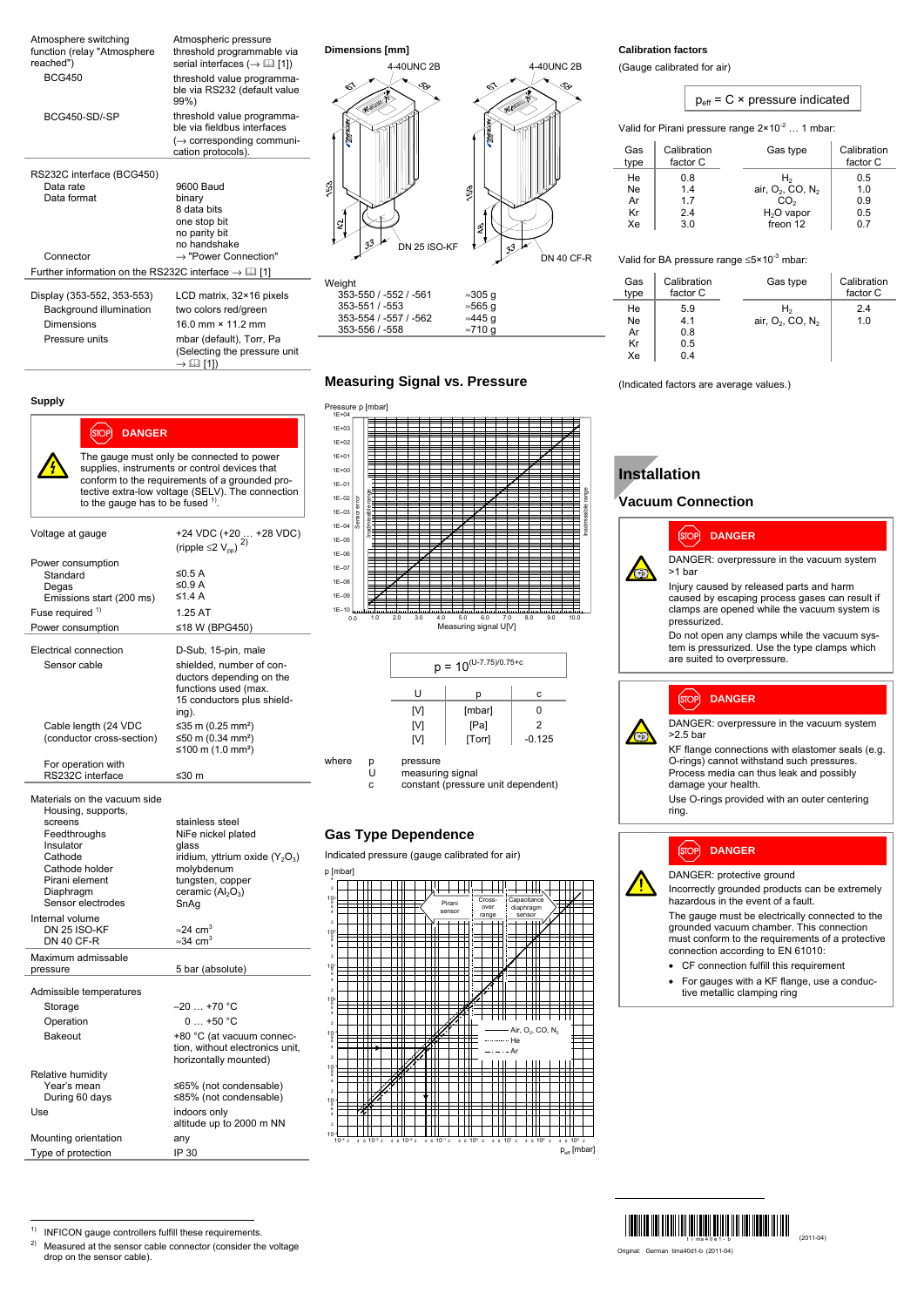### **Caution**  $\sqrt{N}$

Caution: vacuum component Dirt and damages impair the function of the vacuum component.

When handling vacuum components, take appropriate measures to ensure cleanliness and prevent damages.

### **Caution**  $\sqrt{N}$

Caution: dirt sensitive area

Touching the product or parts thereof with bare hands increases the desorption rate. Always wear clean, lint-free gloves and use clean tools when working in this area.

The gauge may be mounted in any orientation. To keep condensates and particles from getting into the measuring chamber, preferably choose a horizontal to upright position.

> The gauge is supplied with a built-in grid. For poten-tially contaminating applications and to protect the electrodes against light and fast particles, installation of

- the optional baffle or
- the optional centering ring with baffle
- is recommended  $(\rightarrow \Box$  [1]).

Remove the protective lid and install the product to the vacuum system.

哈 We recommend to install the gauge without applying vacuum grease.



### **Power Connection** (BCG450)



Make sure the vacuum connection is properly made (→ "Vacuum Connection").





### Electrical connection

| Pin 1         |                | Relay "Atmosphere<br>reached", n. o. contact | 1)          |
|---------------|----------------|----------------------------------------------|-------------|
| Pin           | $\overline{2}$ | Measuring signal output                      | $0+10.13$ V |
| <b>Pin</b>    | 4              | Relay "Atmosphere<br>reached", com contact   | 1)          |
| Pin           | 5              | Supply common                                | 0 V         |
| Pin 7         |                | Degas on, active high                        | $0 V/+24 V$ |
| Pin 8         |                | Supply                                       | $+24V$      |
| Pin 10        |                | Gauge identification                         |             |
| <b>Pin 12</b> |                | Measuring signal common                      |             |
| Pin 13        |                | <b>RS232, TxD</b>                            |             |
|               |                |                                              |             |

- Pin 14 RS232, RxD
- Pin 15 Do not connect
- Pins , 3, 6, 9 and 11 are not connected internally.
- <sup>1)</sup> Detailled information on the atmosphere switching function and the "Atmosphere reached" relay  $\rightarrow \Box$  [1].
- Connect the sensor cable to the gauge.
- $\bullet$  Secure the cable connector with the lock screws.
- Connect the sensor cable to the controller

# **Operation**

When the supply voltage is applied, the measuring signal is available between pins 2 (+) and 12 (–) (Relationship Measuring Signal – Pressure  $\rightarrow$  "Technical Data" and  $\Box$  [1]).

BCG450-SD and -SP can also be operated via the corresponding fieldbus interface (DeviceNet or Profibus,  $\rightarrow \boxplus$  [1] and [2] for further details and functions).

Allow for a stabilizing time of ≈10 minutes. Once the gauge has been switched on, permanently leave it on irrespective of the pressure.

### **Gas Type Dependence**

| Pressure range                                 | Measuring<br>principle                                           | Gas type<br>dependence                                |  |  |  |  |  |
|------------------------------------------------|------------------------------------------------------------------|-------------------------------------------------------|--|--|--|--|--|
| $101500$ mbar                                  | capacitance<br>diaphragm<br>sensor                               | independent of gas<br>type, no correction<br>required |  |  |  |  |  |
| 1 $\dots$ 10 mbar                              | capacitance<br>diaphragm<br>sensor and<br>Pirani sensor          | crossover range                                       |  |  |  |  |  |
| $2 \times 10^{-2}$ 1 mbar                      | Pirani sensor                                                    | 1)                                                    |  |  |  |  |  |
| $5 \times 10^{-3}$<br>$2 \times 10^{-2}$ mbar  | Pirani sensor<br>and<br>hot cathode<br>ionisation<br>sensor (BA) | crossover range                                       |  |  |  |  |  |
| $5 \times 10^{-10}$<br>$5 \times 10^{-3}$ mbar | hot cathode<br>ionisation<br>sensor (BA)                         | 1)                                                    |  |  |  |  |  |

 $1)$   $\rightarrow$  Table "Technical Data, Calibration factors"

### **Adjusting the Gauge**

The gauge is adjusted automatically (adjustment of the atmosphere switching function (atmosphere sensor)  $\rightarrow \Box$  [1]).

## **Display**

(BCG450 with part numbers 353-552 and 353-553)





### Error display:



(green background illumination)

No error



Pirani sensor error (red background illumination)



BA sensor error (red background illumination)



Diaphragm sensor error (red background illumination)



EEPROM error (red background illumination)



Internal data connection failure (red background illumination)

## **Deinstallation**

# **DANGER**



Contaminated parts can be detrimental to health and environment.

Before beginning to work, find out whether any parts are contaminated. Adhere to the relevant regulations and take the necessary precautions when handling contaminated parts.



Dirt and damages impair the function of the vacuum component.

When handling vacuum components, take appropriate measures to ensure cleanliness and prevent damages.

# **Caution**

Caution: dirt sensitive area Touching the product or parts thereof with bare hands increases the desorption rate. Always wear clean, lint-free gloves and use clean tools when working in this area.